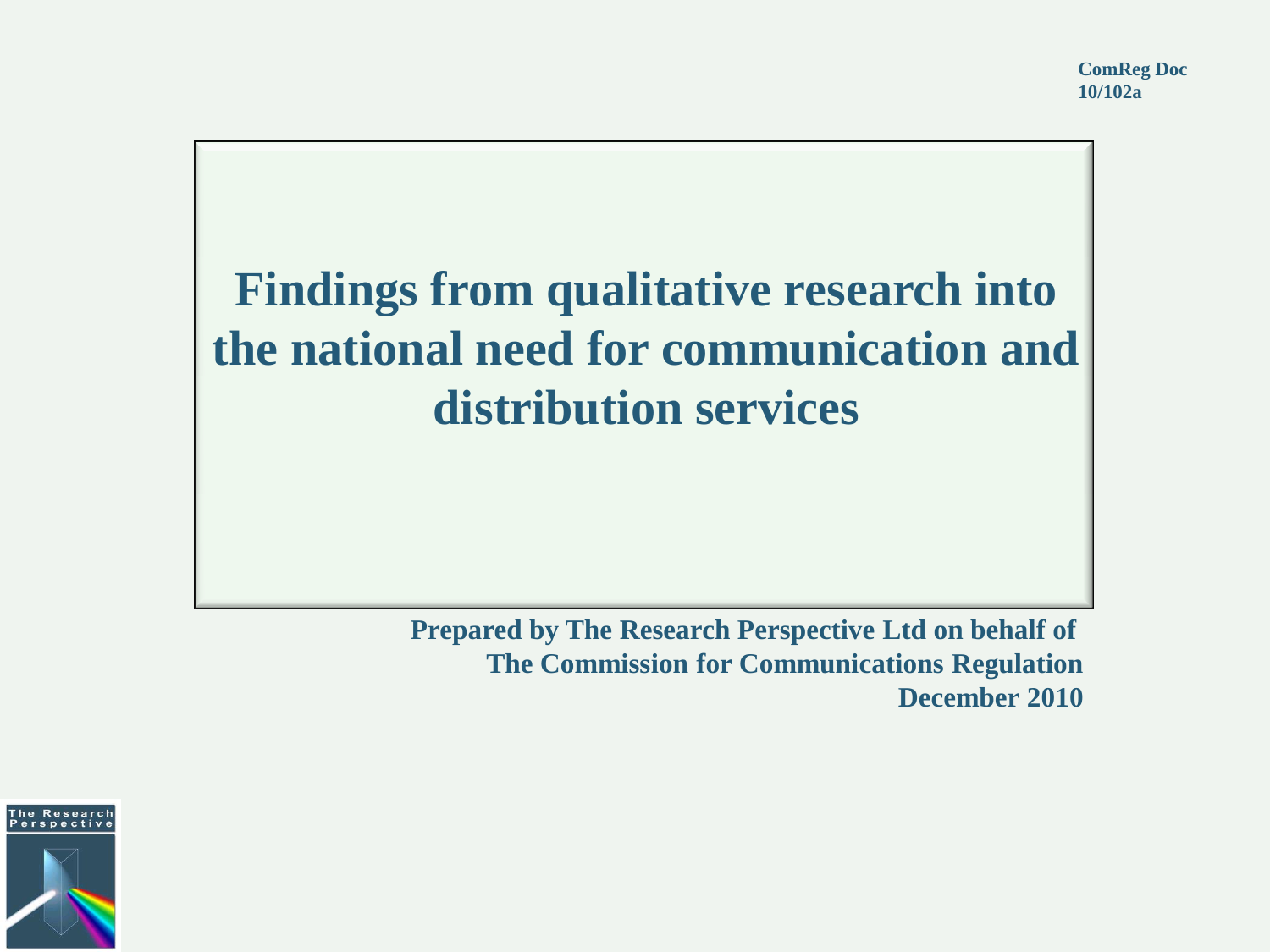#### **Contents**

- **❖** Scope of research and methodology
- Role of postal service within the communications mix
- The universal service: Assessment of current provision and needs
- The future of postal services: Opportunities for postal service providers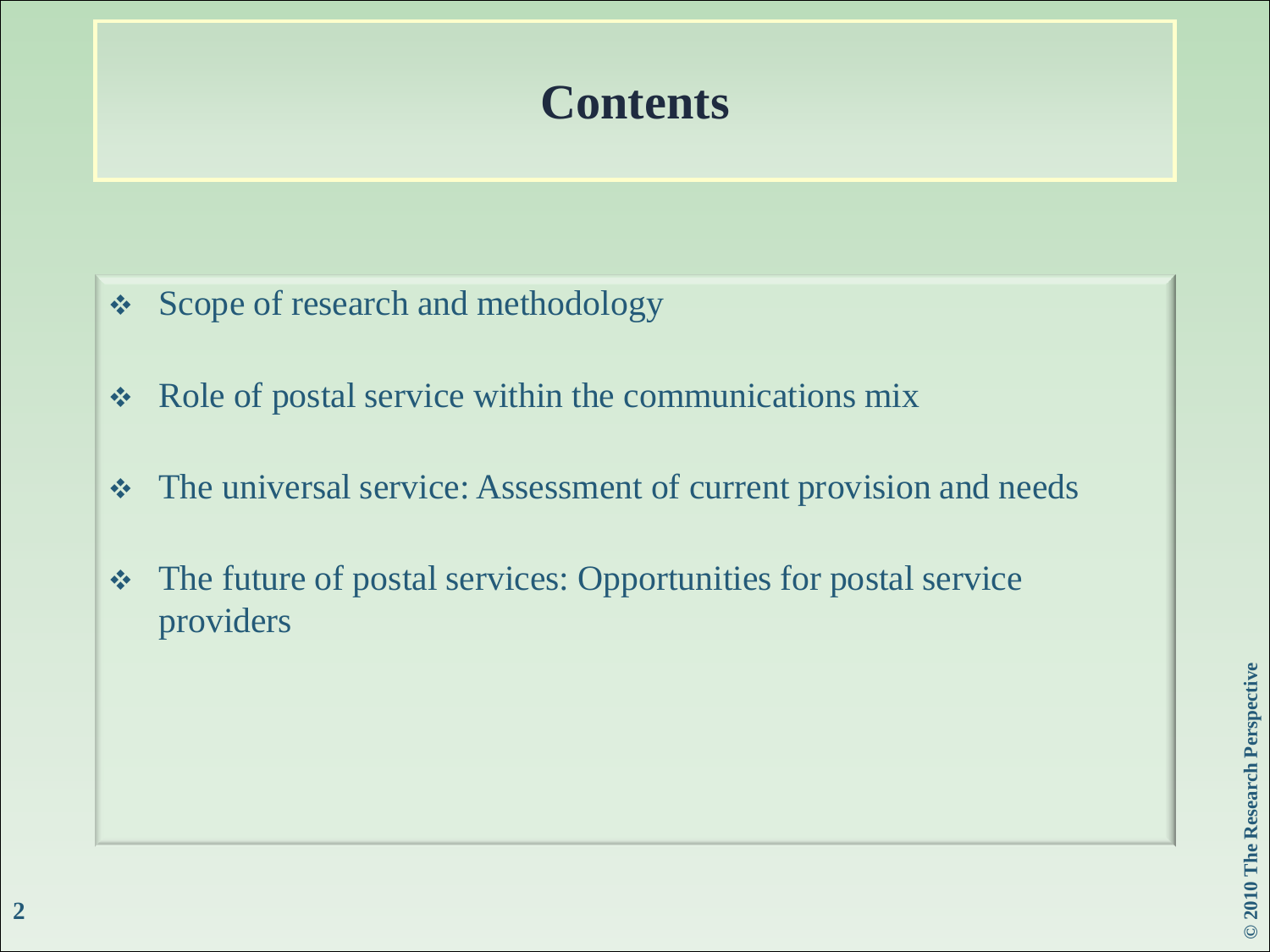#### **Scope of the research**

- $\cdot \cdot$  The objective of the research was to provide ComReg and its stakeholders with a qualitative in-depth assessment of
	- The national need for communication and distribution services, the extent to which these needs are currently being met by the postal sector,
	- The opportunities for postal service providers to better meet these needs by offering new innovative products and services, and
	- $\cdot$  The extent to which the universal service is important. Included both the universal postal service and the broader set of postal services (letters, packets, parcels and direct mail).
- \* The research used qualitative research techniques to capture customer experience and perspectives directly from the customers of these services with a focus on specific service experiences. The approach taken is *user-driven* and *issue-oriented* in line with EU Commission evaluation standards.
- $\cdot$  The findings of this research should be considered within the context of the obligations on national postal service providers and regulators mandated by the EU sector specific Directives, as well as non-sector specific legislation of the European Acquis.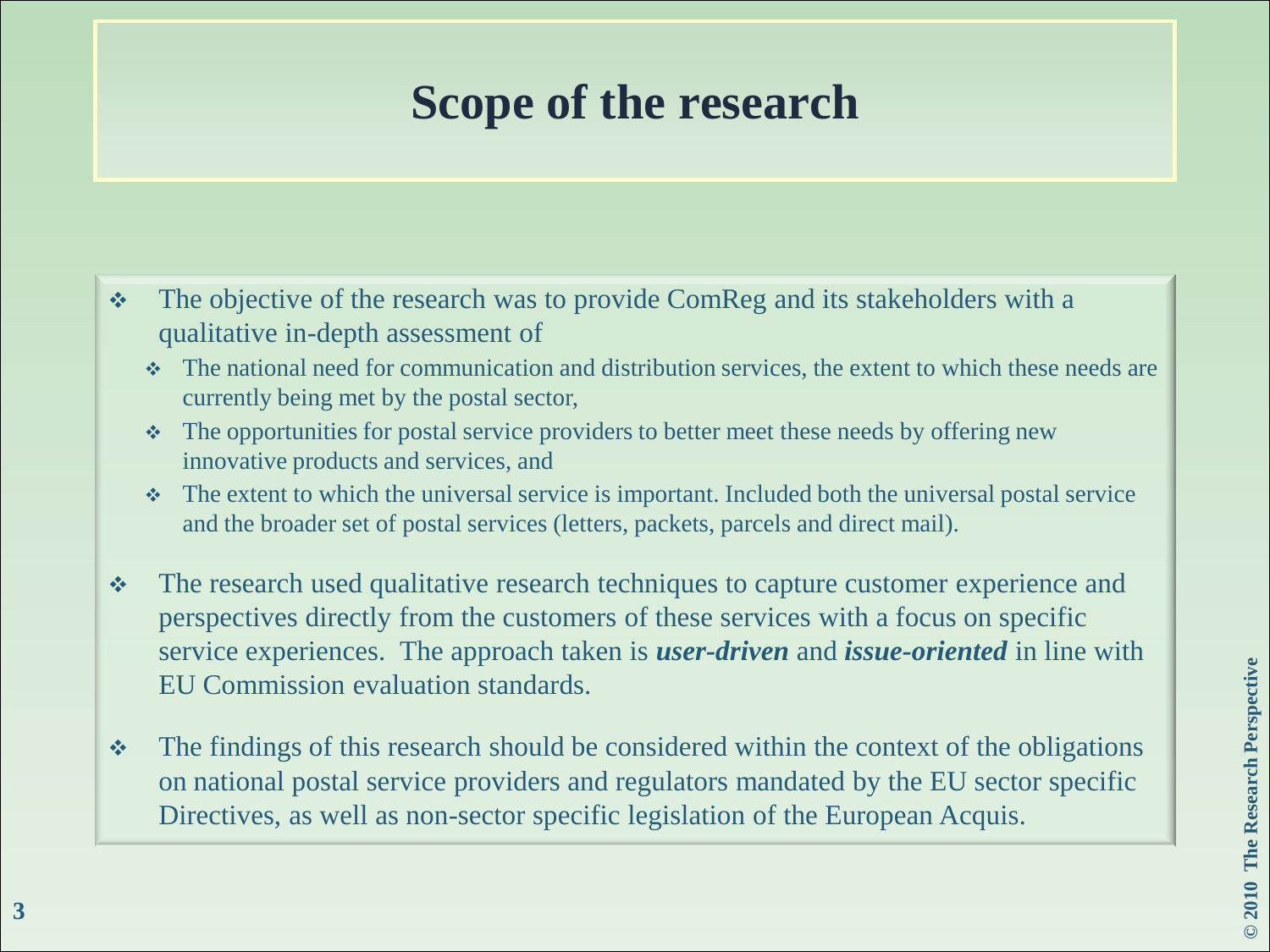#### **Methodology**

- The research used qualitative research techniques to capture customer experience and perspectives directly from the customers of these services with a focus on specific service experiences.
- Included both residential customers and organisational customers with representation from SME, large business, NGO and government bodies
- ◆ SME and NGO sectors research was conducted using focus groups structured to include full range of stakeholders and usage profiles across
	- NGO group included range from small niche to major charities
- Government and large businesses research was conducted using in-depth interviews
	- Government departments with significant communications load to other organisations and to general public
	- Government agencies with national and international direct mail (business to business and business to consumer)
	- Large businesses including regulated / unregulated industries and whole market / segmented
- **❖** Residential customer research was conducted using focus groups structured to include full range of stakeholders and usage profiles including representation of
	- Gender, age, family status
	- City, town and rural residents
	- Different levels of receiving mail to reflect the national proportions
	- Users of e-billing and mail order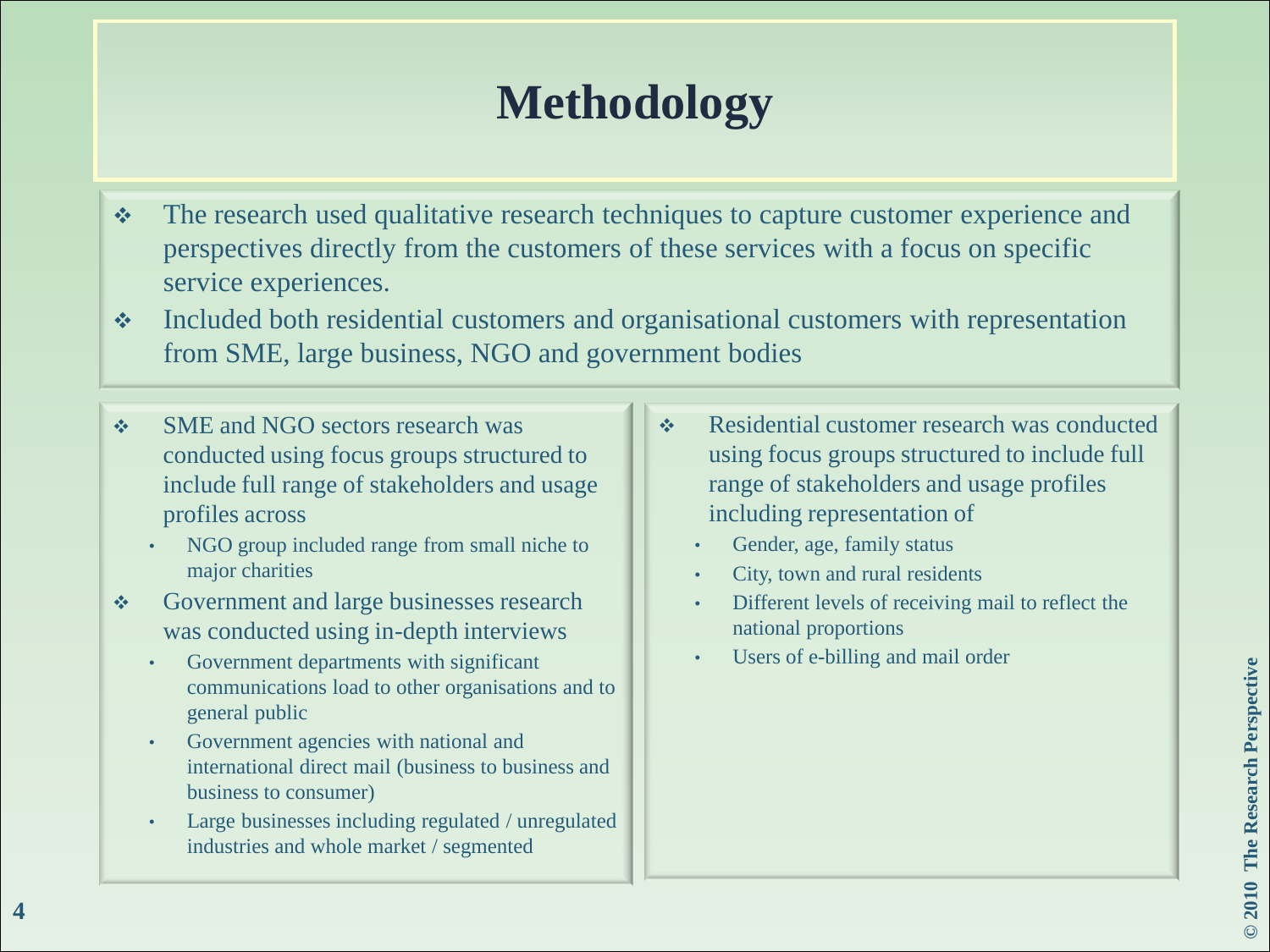#### **Role of postal service within the communications mix**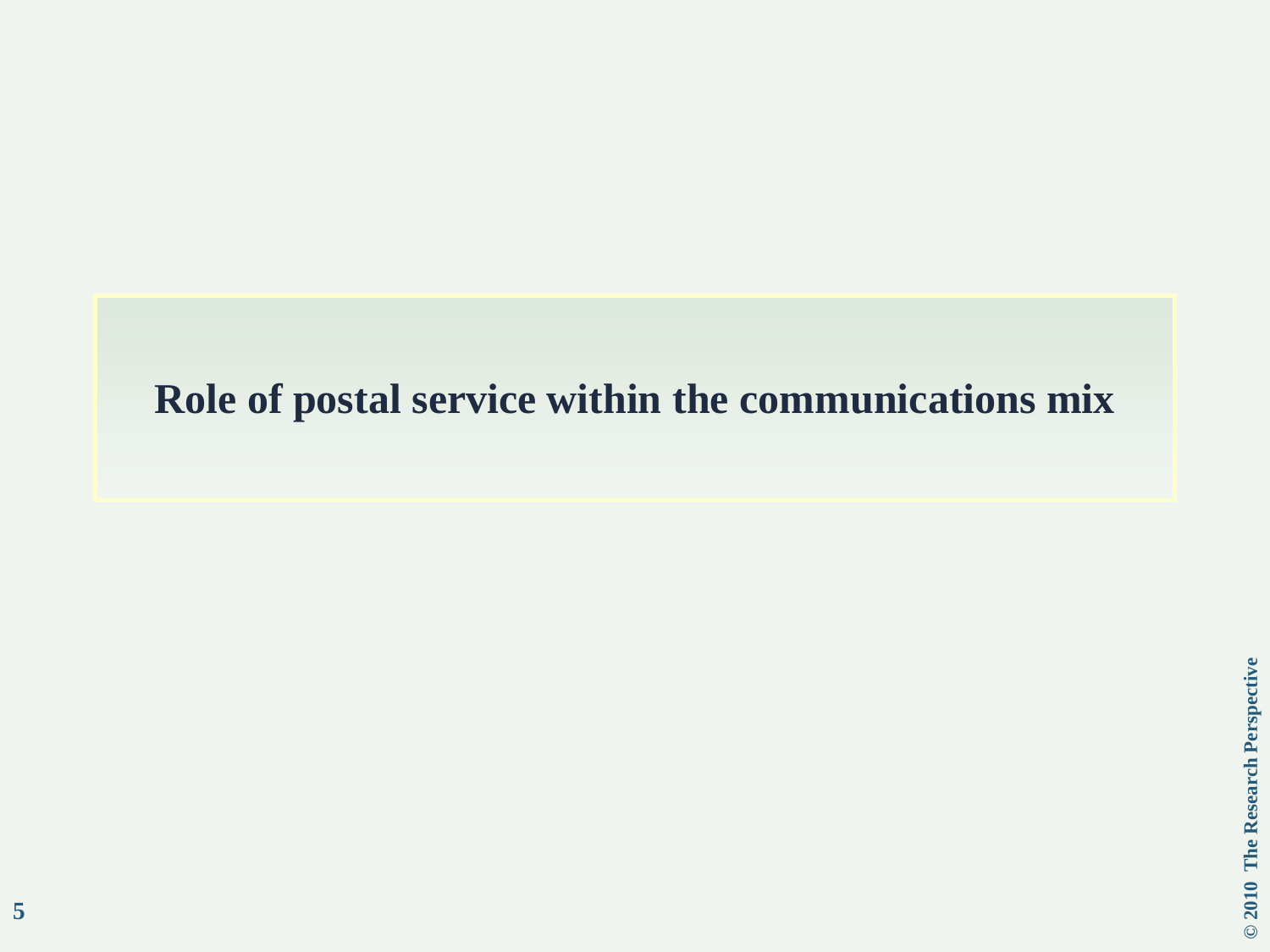# **Evaluating the place of postal services in the communications pipeline**

#### Background

- Over the last ten years, there has been a significant increase in the range of communication services available and widely adopted by both residential and organisational customers
	- Email and texting have become pervasive; recently social networking services have emerged as popular services among residential consumers
- Total volume of communications has increased but the role of postal services is perceived as diminishing
- The objectives of this component of the research were
	- To determine where post retained unique attributes or shared attributes with other communications channels
	- To identify any trends in the use of different communication services and in uses of categories of postal service (letter, parcel/packet and direct mail)
- The research addresses this issue through
	- Direct assessment of the attributes of different channels in communication and strengths and drawbacks of each channel: *"What would you use texting for? ... "What is texting good for/not good for?"*
	- Direct and indirect assessment of the value of post in common processes:*"If you were making a complaint how would you do it?"*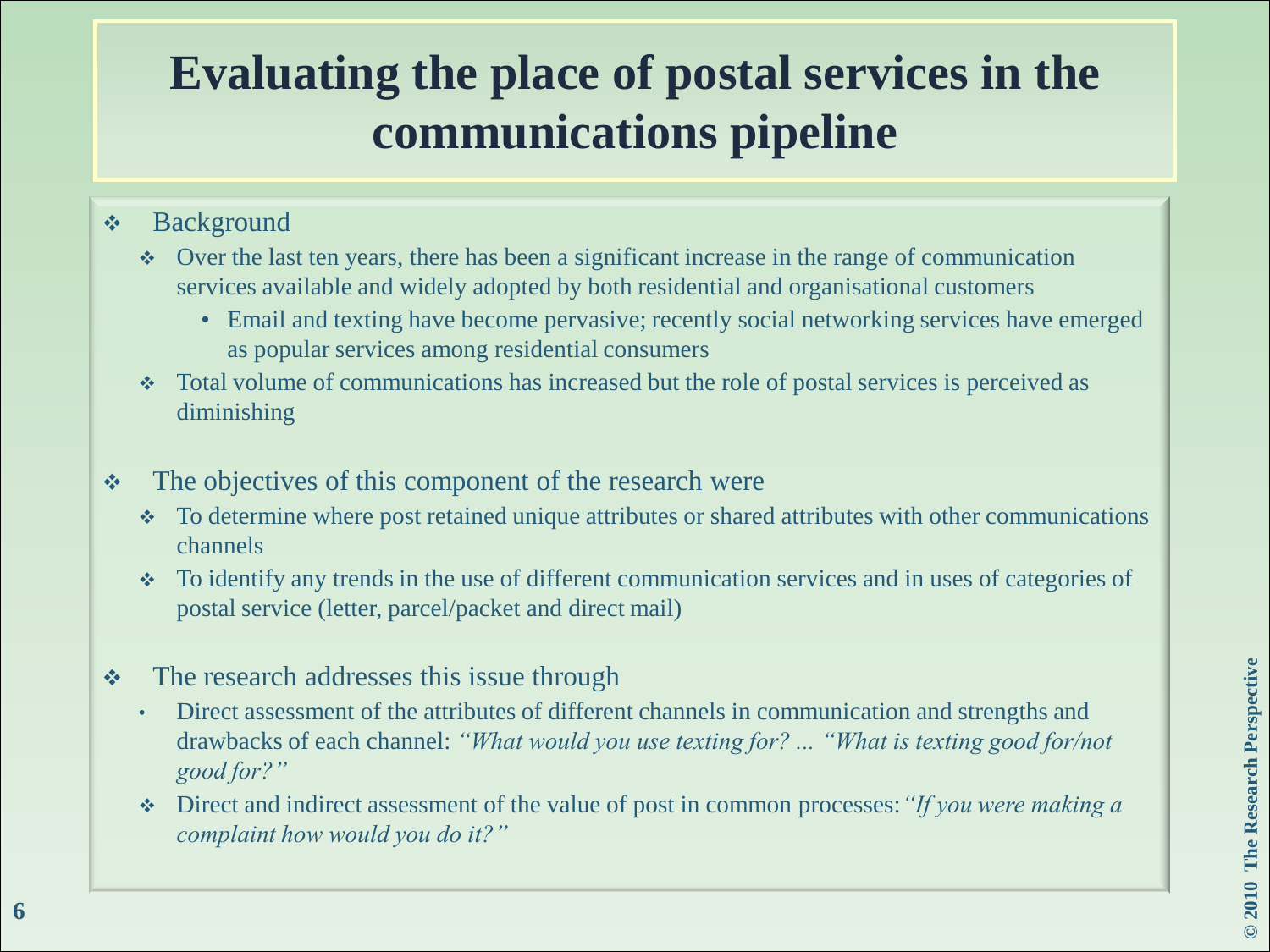# **Attributes associated with communications services by organisational participants**

- Research identified a number of attributes which organisations associated with communications services
- **❖ These associations influence** the communication services which will be used for specific communication activities

| <b>Attribute</b>          | <b>Description</b>                                                                 |
|---------------------------|------------------------------------------------------------------------------------|
| <b>Statutory</b>          | Legal requirements compel use of specific communication services                   |
|                           | (postal services) and over-rides any other attribute where it applies.             |
| <b>Personal</b>           | Associate characteristics typical of personal communications and                   |
|                           | typically lacking from mass communication such as effort and care put              |
|                           | into the communication                                                             |
| Control                   | Ability to retain control over the receiver's experience including physical        |
|                           | appearance, packaging and overall presentation of communication                    |
| <b>Security</b>           | Guarantee of tamper-proof delivery                                                 |
| <b>Reliable</b>           | Guarantee that communication will reach intended recipient                         |
| <b>Tracking</b>           | Evidence of delivery and ability to determine when delivery has                    |
|                           | occurred or where failure has occurred                                             |
| 24 hour                   | Access to and acceptability of communication service 24 hours a day.               |
| Follow-up                 | Following up a previous communication (which was typically sent using              |
|                           | another communications service) in order to remind or reinforce the                |
|                           | communications                                                                     |
| <b>Alerting</b>           | Communication with strong time critical aspects and typically limited              |
|                           | content                                                                            |
| Quick/easy                | Quick and easy to initiate the communication due to availability of                |
|                           | service or ease of use of the service                                              |
| Cost                      | Low perceived cost per unit of communication $1$                                   |
| <b>Completion</b>         | Ability to complete a transaction with the other party during the<br>communication |
|                           |                                                                                    |
| <b>Existing customers</b> | Service deemed effective for communication with existing customer                  |
|                           | connections                                                                        |

Note 1: participants' evaluation of cost associated with electronic communications did not include capital costs. This reflects the lack of linkage between the cost and the level of usage and the use of the equipment for other purposes apart from external communication.)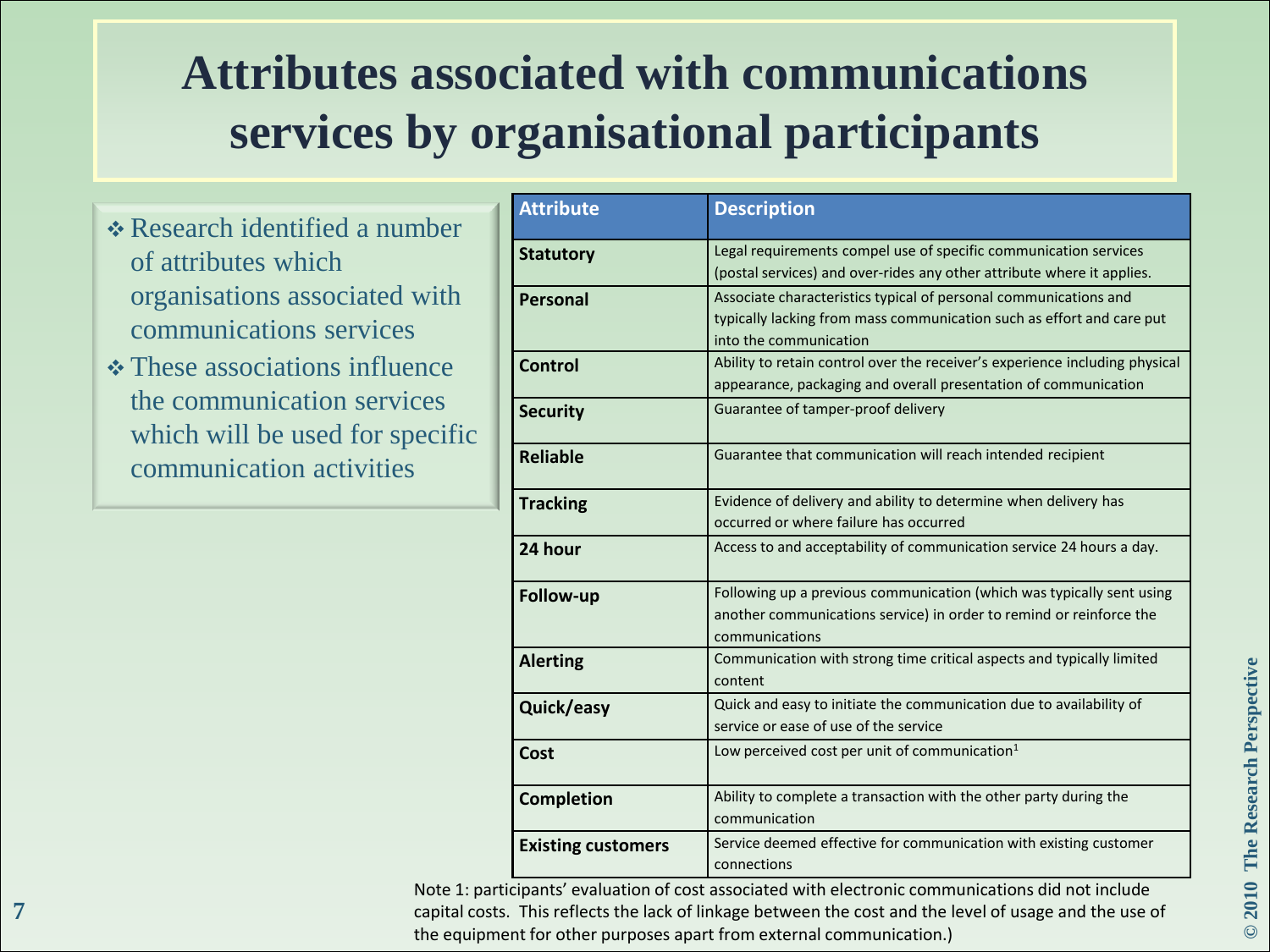# **The organisational communication mix: Attributes of communication services**



#### **Key:**

- Solid green boxes represent communication channels
- Blue text in blue square represent potential positive attributes of channels
- Lines represent associations between channels and attributes
- Thickness of line represents strength of association
- Broken lines represents an association which does not apply to the whole population

- The general transition to electronic communication among organisational customers is driven by
	- availability of, ease of access to electronic communication services and the perceived cost advantage
	- transferral of key customer associations of letter post to email (*reliable* and *tracking*).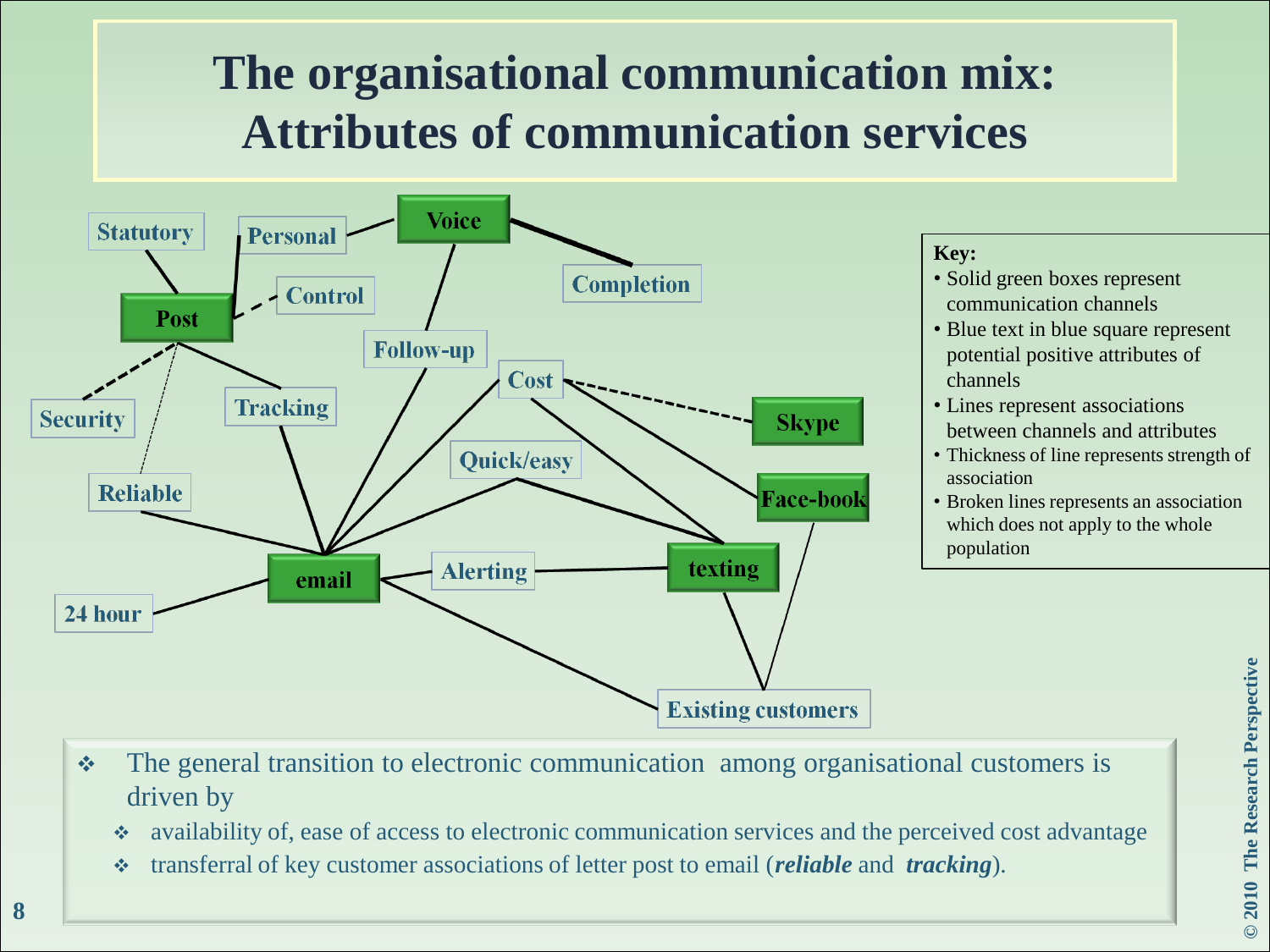#### **Key attributes of letter post for organisational customers**

- **❖** Barriers remain to the general transition to e-communications away from letter post and which sustain usage:
	- **❖** Statutory or regulatory requirements which mandate physical delivery of communications
	- $\div$  The lack of universal access to electronic communications which limits the ability of larger organisations or NGOs focusing on the mass market to transition to electronic communications.
	- $\triangle$  The attributes of physical delivery uniquely inherent in postal services.

#### **Aspects of letter post sustaining usage**

| <b>Aspect</b>  | <b>Commentary</b>                                                                                    |
|----------------|------------------------------------------------------------------------------------------------------|
| <b>Respect</b> | The use of post denotes additional<br>effort reflecting respect and<br>significance of communication |
| Impact         | Trust that the communication will<br>reach its intended recipient and be<br>considered               |
| Controlability | The sender has complete control<br>over the visual and tactile form of<br>the communication          |

- \* The three aspects of letter post sustaining usage, uniquely inherent in the physical delivery of communications, will remain for the next few years
	- The superior controllability associated with letter post over electronic alternatives derives from a combination of the limitations of electronic communication services and the physical characteristics of postal delivery. In the case of the technology limitations, these cannot be assumed to last indefinitely but should sustain for five or more years.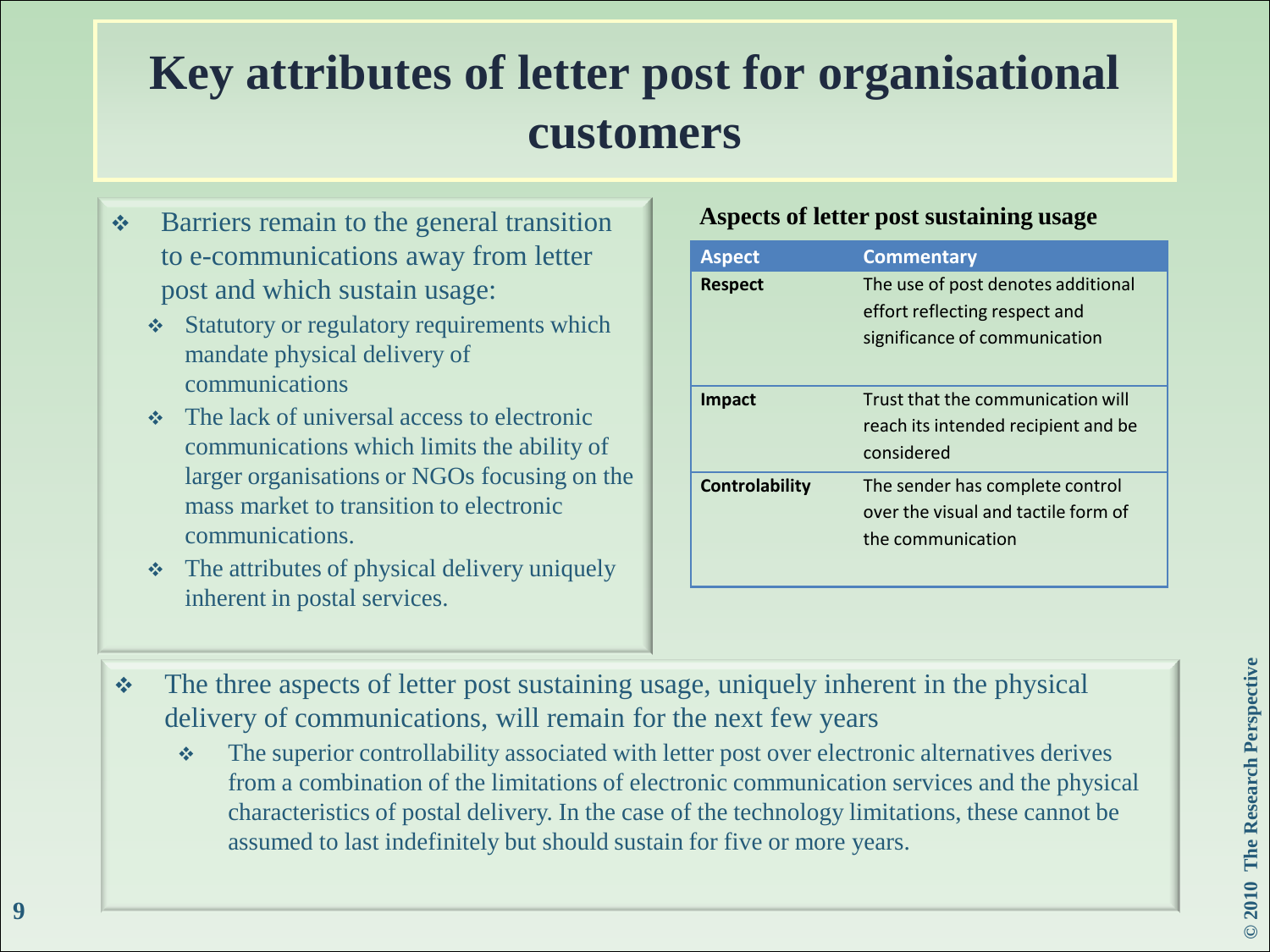## **General findings on organisational use of postal services**

#### Parcel/packet post

- Smaller organisations rate the current service provided by An Post as not customer friendly.
	- The barriers to use of parcel post are often related to a lack of awareness of current services
	- Specific issues exist with An Post's current parcel service offering related to use of post offices or requirement to pre-register in order to schedule collection services, and lack of a dedicated service area for postal services within post offices
- **↑** Addressed direct mail and Unaddressed mail
	- Remains important for larger organisations and NGOs engaged in fund raising
	- Continued use is driven by assessment of cost effectiveness over electronic direct mail and barriers associated with opt-in requirements for email lists
	- SMEs prefer electronic communication due to current cost constraints
	- NGOs engaged in fund raising because of the key attributes of letter post (*controllability*, *impact* and *conveying of respect*)
- Current experience of postal services among SMEs and NGOs has lowered expectations of potential improvement from increased competition
	- This assessment based on their awareness of and use of competitors to An Post for parcel and Direct mail services
- Perception that the larger service providers are not interested in servicing small organisations and only a small number of service providers provide specialist services continuously (such as delivery of products requiring special handling). **<sup>10</sup>**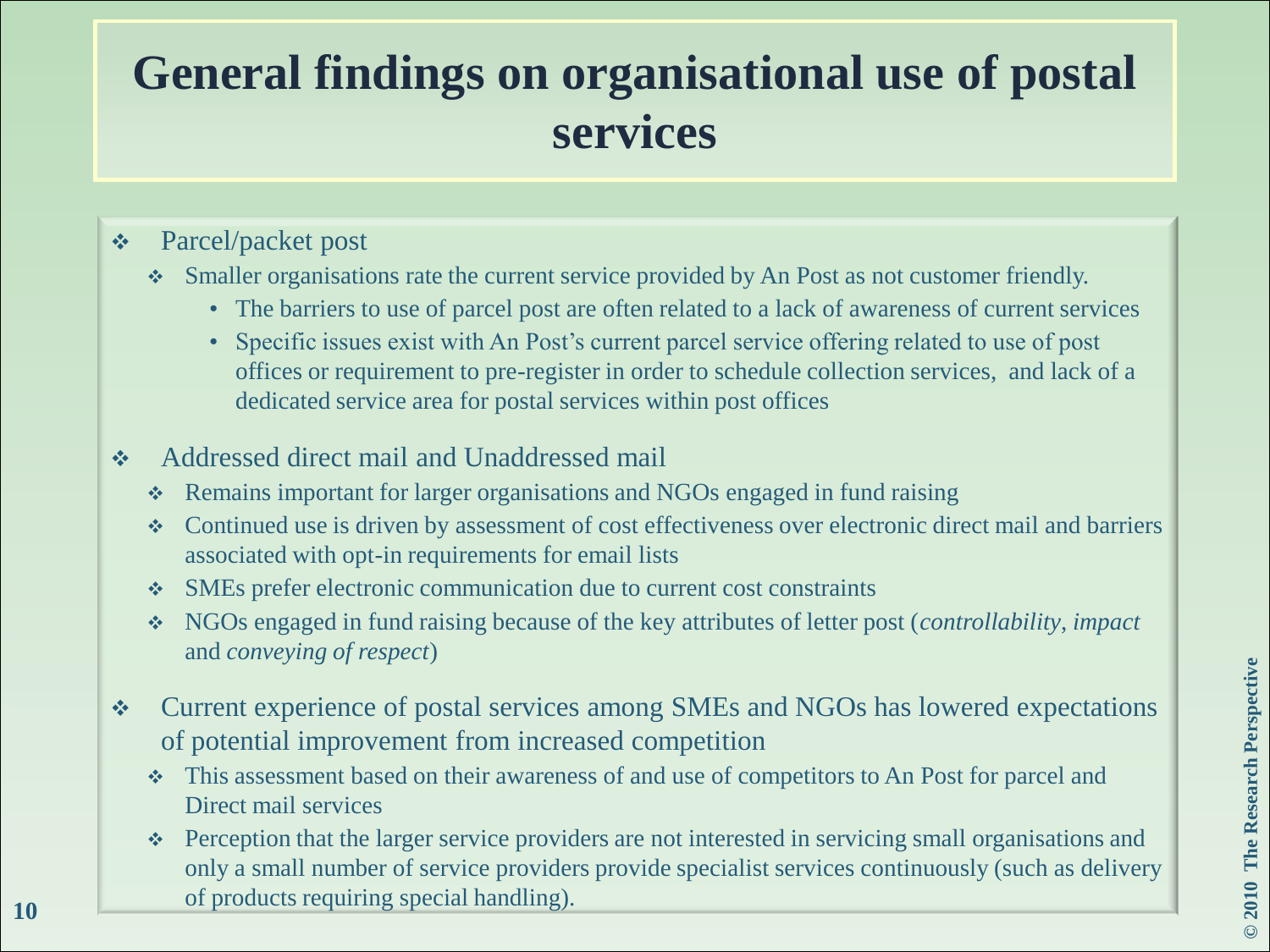# **Attributes associated with communications services by residential participants**

- \* Research into the residential communications mix followed the same approach as that used for the organisational communications mix.
- **❖** The research identified a number of attributes which individuals associated with communications services
- These associations influence the communication services which will be used for specific communication activities

| <b>Positive attributes</b> | <b>Description</b>                              |
|----------------------------|-------------------------------------------------|
| <b>Evidential</b>          | Use of proof of communication to                |
|                            | demonstrate compliance of requirement           |
|                            | such as to return form or to make a             |
|                            | payment                                         |
| <b>Personal</b>            | Associate characteristics of personal           |
|                            | communications such as effort and care put      |
|                            | into the communication                          |
| <b>Security</b>            | <b>Guarantees of tamper-proof</b>               |
|                            | communication                                   |
| <b>Reliable</b>            | Guarantee of delivery                           |
| Convenience                | Ease of access and ability to integrate it into |
|                            | 'everyday life'                                 |
| <b>Cheap</b>               | Low perceived cost per unit of                  |
|                            | communication                                   |
| <b>Completion</b>          | Ability to complete the transaction during      |
|                            | the communication                               |
| <b>Entertainment</b>       | Used for additional communication, outside      |
|                            | of personal business need                       |
|                            |                                                 |
| <b>Negative attributes</b> | <b>Description</b>                              |
| <b>Lack of convenience</b> | Difficulty associated with accessing the        |
|                            | service                                         |
| Lack of proof              | Lack of evidence of delivery and deniability    |
|                            | of communication by the other party             |
| <b>Ambiguous</b>           | Inherent risk of ambiguous communication        |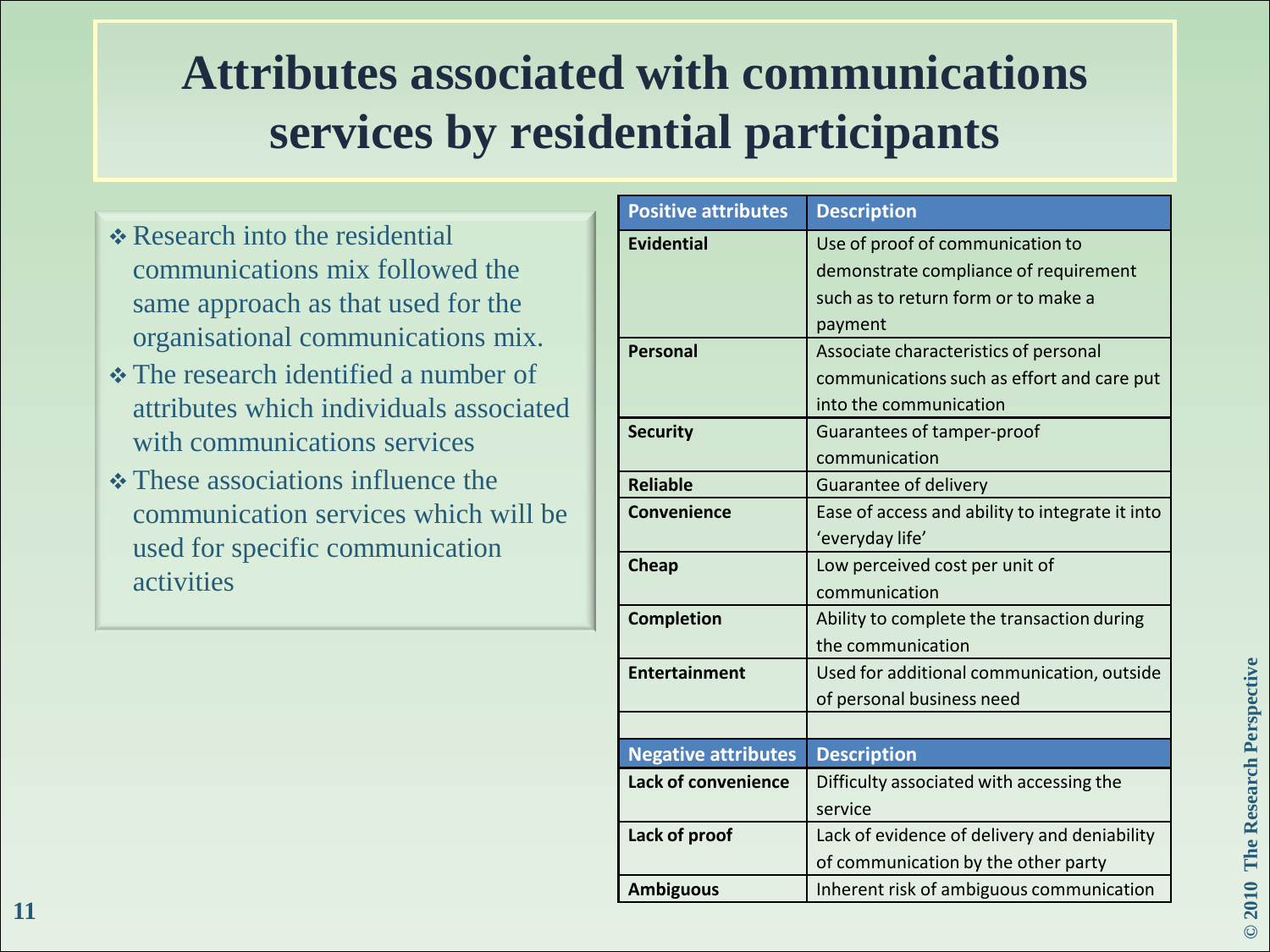# **The residential communication mix: Attributes of communication services**



#### **Key:**

- Solid green boxes represent communication channels
- Blue text in blue square represent potential positive attributes of channels
- Red text in red squares represent potential negative attributes of channels
- Lines represent associations between channels and attributes
- Thickness of line represents strength of association
- Broken lines represents an association which does not apply to the whole population

- As with organisational customers the general transition to electronic communication among residential customers is driven by
	- availability of and ease of access to electronic communication services
	- transferral of key customer associations of letter post to email (*reliable* and *evidential*)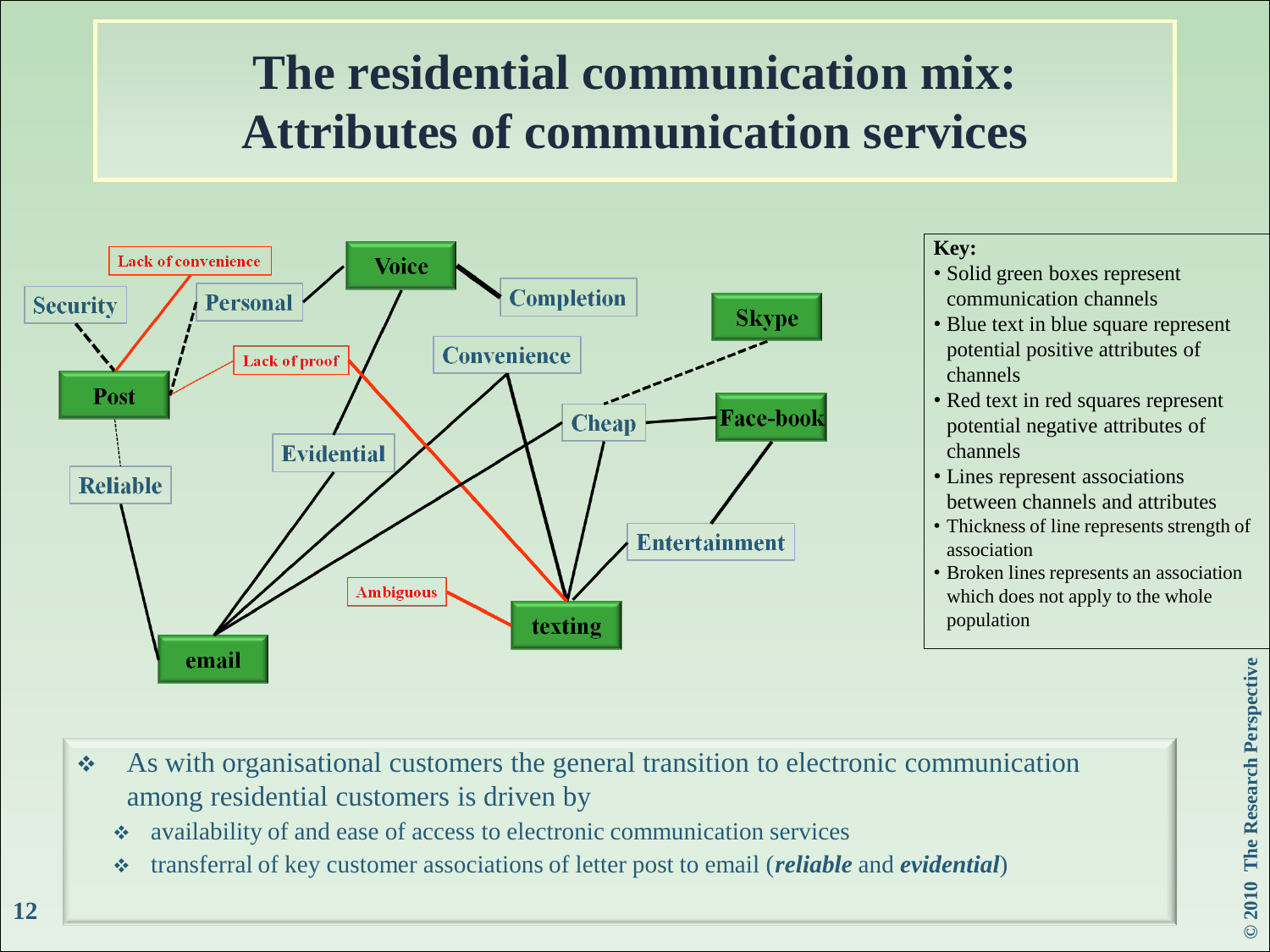#### **Key attributes of letter post for residential customers**

- Unlike organisational customers, there are few barriers to the transition to electronic communications among residential customers
- The transition is reinforced by the transferral of the key attributes of post to email which would have sustained post in the past
- The characteristics of physical delivery retaining value for residential customers match those that retain value for organisational customers and lead to identification of post as a added-value communications service
	- These do not transfer to all postal communication (such as bills or statements)
- In general, uses of postal services which are centred on the physical properties of letter post are seen as more resilient.
- Efforts to encourage usage should focus on this aspect of post and address negative association related to lack of convenience.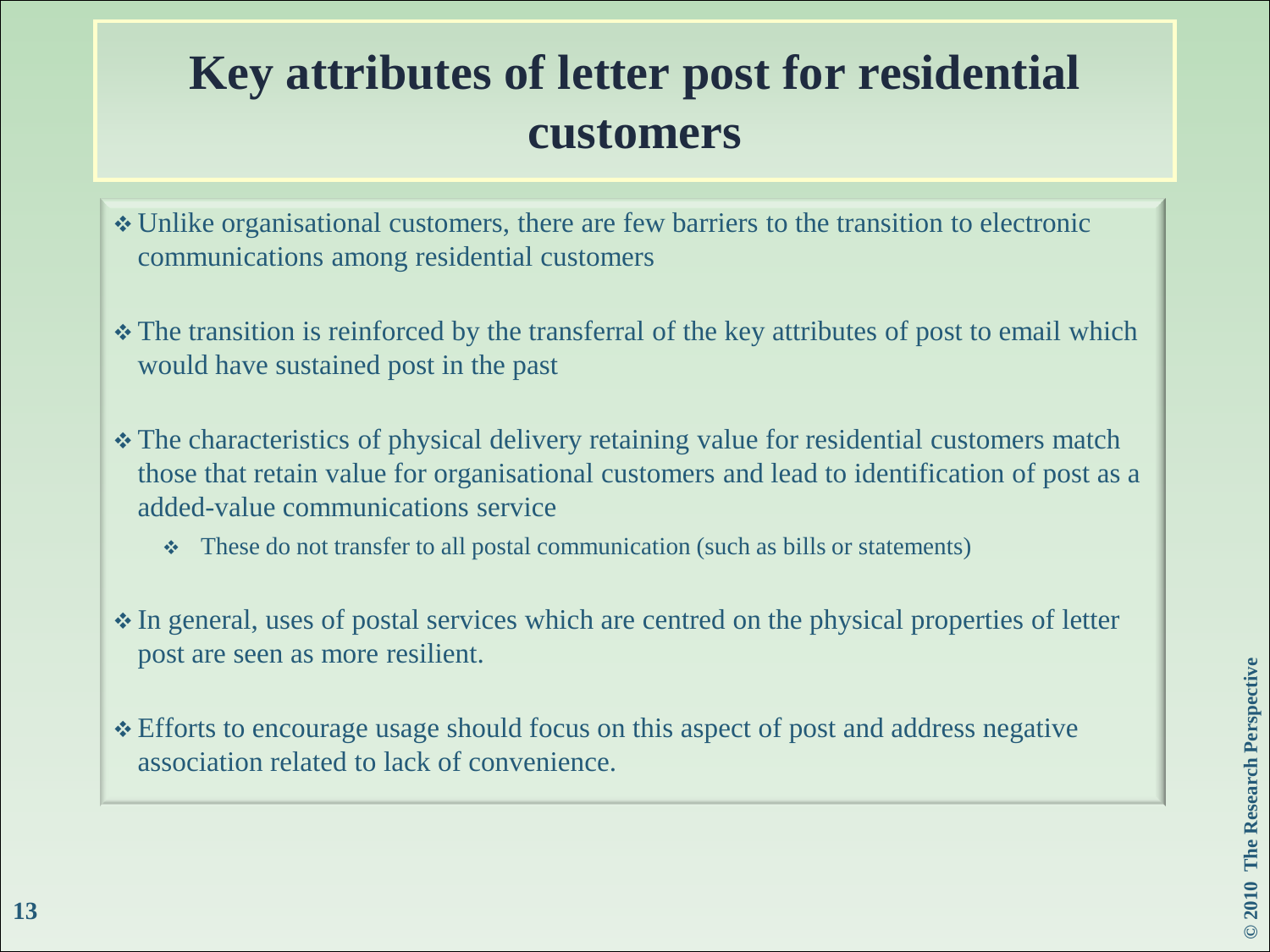# **General findings on residential use of postal services**

- An increasing proportion of residential customers do not send post except in response to a specific incoming communication
	- The research estimated that the proportion of the residential customer population still regularly sending letter post at 20%
- For the minority of residential customers who send post, letter postal services retain strengths over electronic alternatives: control over presentation and greater impact
- $\cdot \cdot$  The main focus of residential customer interest in postal service use is now the delivery of parcels
	- However, this service was considered less satisfactory in urban areas due to difficulties associated with initial delivery and subsequent collection of undelivered parcels from collection points which are perceived as hard to reach with inconvenient opening hours.
	- The minority of residential customers interested in sending parcels perceive the lack of dedicated service area for postal services in post offices as a general barrier to increased use.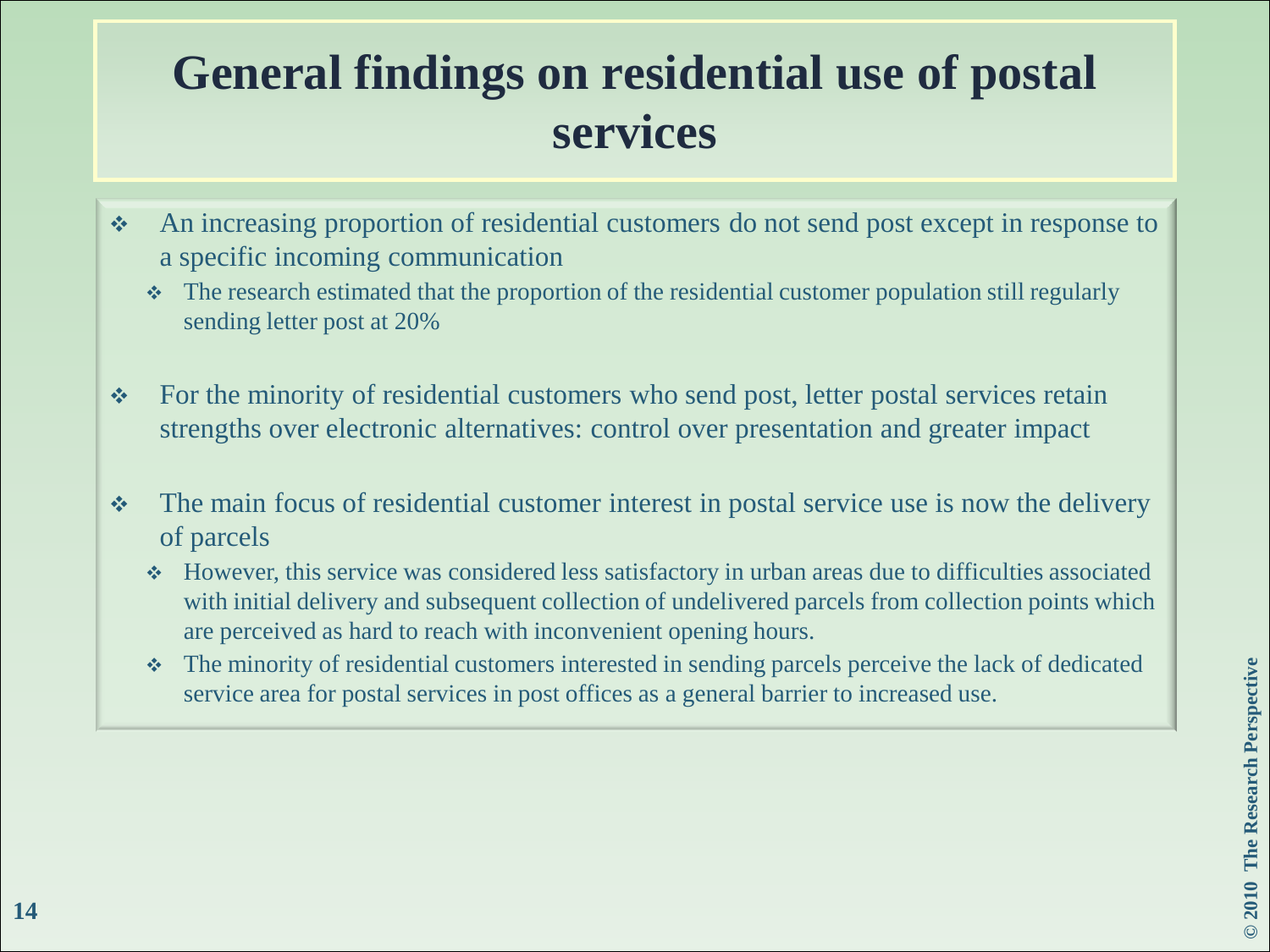#### **The universal service: Assessment of current provision and needs**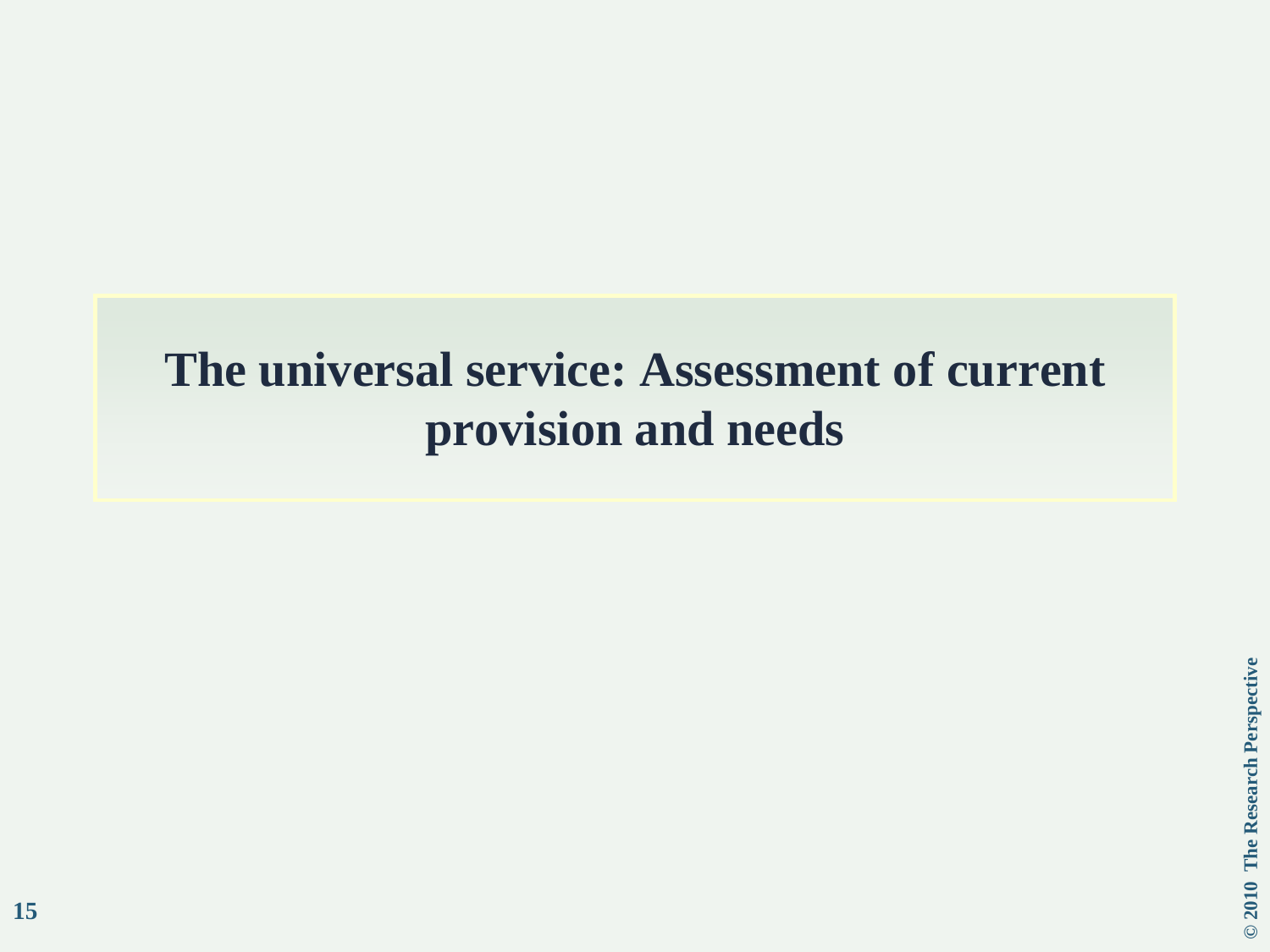#### **The universal service**

- $\cdot$  The universal service is the set of services and qualities of service provided in the public interest
- \* The 2002 Regulations confirm that<sup>[1]</sup> *'Users at all points in the State shall enjoy the right to a universal service ("universal service") involving the permanent provision of a postal service of a specified quality and, subject to Regulation 9(1), at affordable prices for all users."*
- The 2002 Regulations also confirm that at a minimum there should be:
	- One collection from appropriate access points and one delivery to all addresses
	- Every working day (at a minimum 5 days a week) in respect of postal Items up to 2 kg and postal packages up to 20 kg;
	- ❖ Services for registered items and
	- $\triangle$  Services for insured items.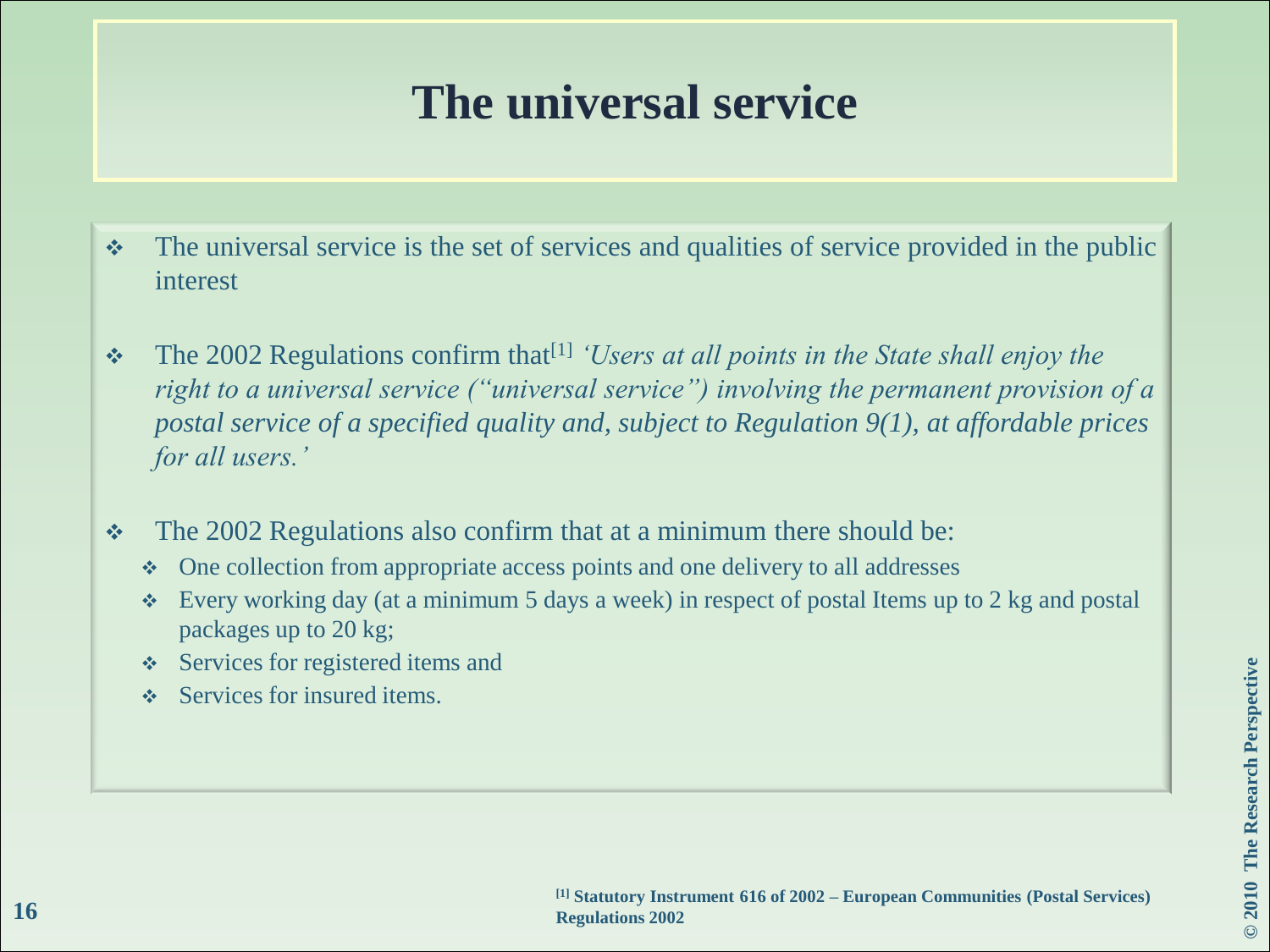#### **Assessment of current provision**

- The letter post service specified within the universal service was deemed to be provided to a good standard by both residential and organisational customers
	- Among the minority of residential customers sending post and organisations with low usage, access to the service has perceived as being constrained due to difficulties associated with purchase of stamps
- In contrast, parcel post service was not highly rated due to issues related to both delivery and access
	- Delivery issues already identified associated with collection of undelivered items
	- Access to the parcel service at post offices due to lack of dedicated service counter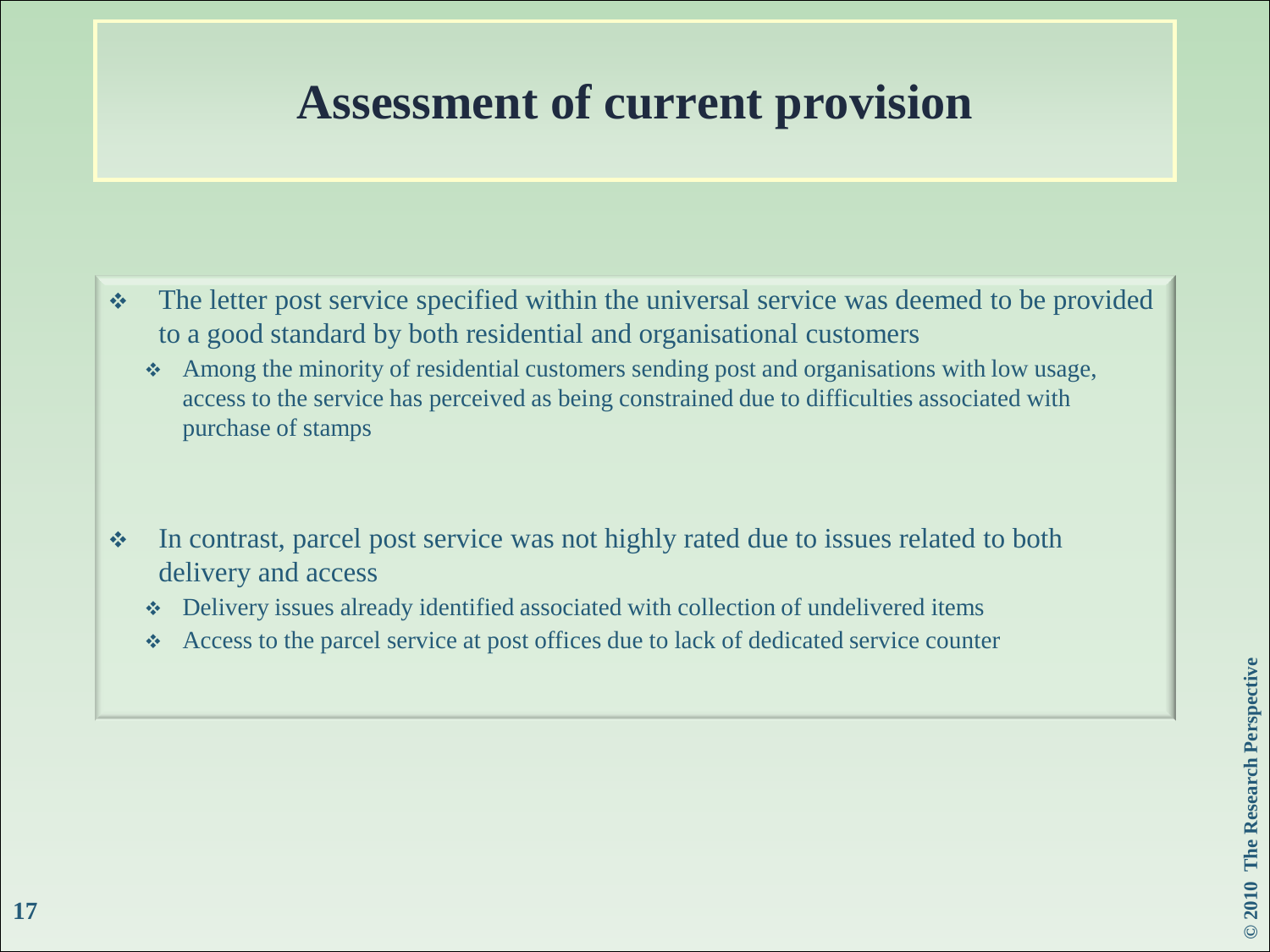#### **Assessment of needs for the universal service**

- $\div$  Key aspects such as the delivery to every address and the reliability of that delivery were deemed to be very important to both residential and organisational customers
- Other attributes of the current universal service as currently defined primarily address the requirements of larger commercial organisations and government bodies with an organisational need or legal requirement to communicate with the entire population as well as NGOs engaged in fund raising
	- For example among residential customers, a delivery every day was not deemed essential. In contrast among organisational customers, every day delivery is essential
	- Aspects such as the collection network of post offices and post boxes is essential for all customers with lower usage levels but not as relevant to those with high usage where post is collected from the premises
- The residential and SME customers in particular have less exacting requirements than currently specified in the universal service.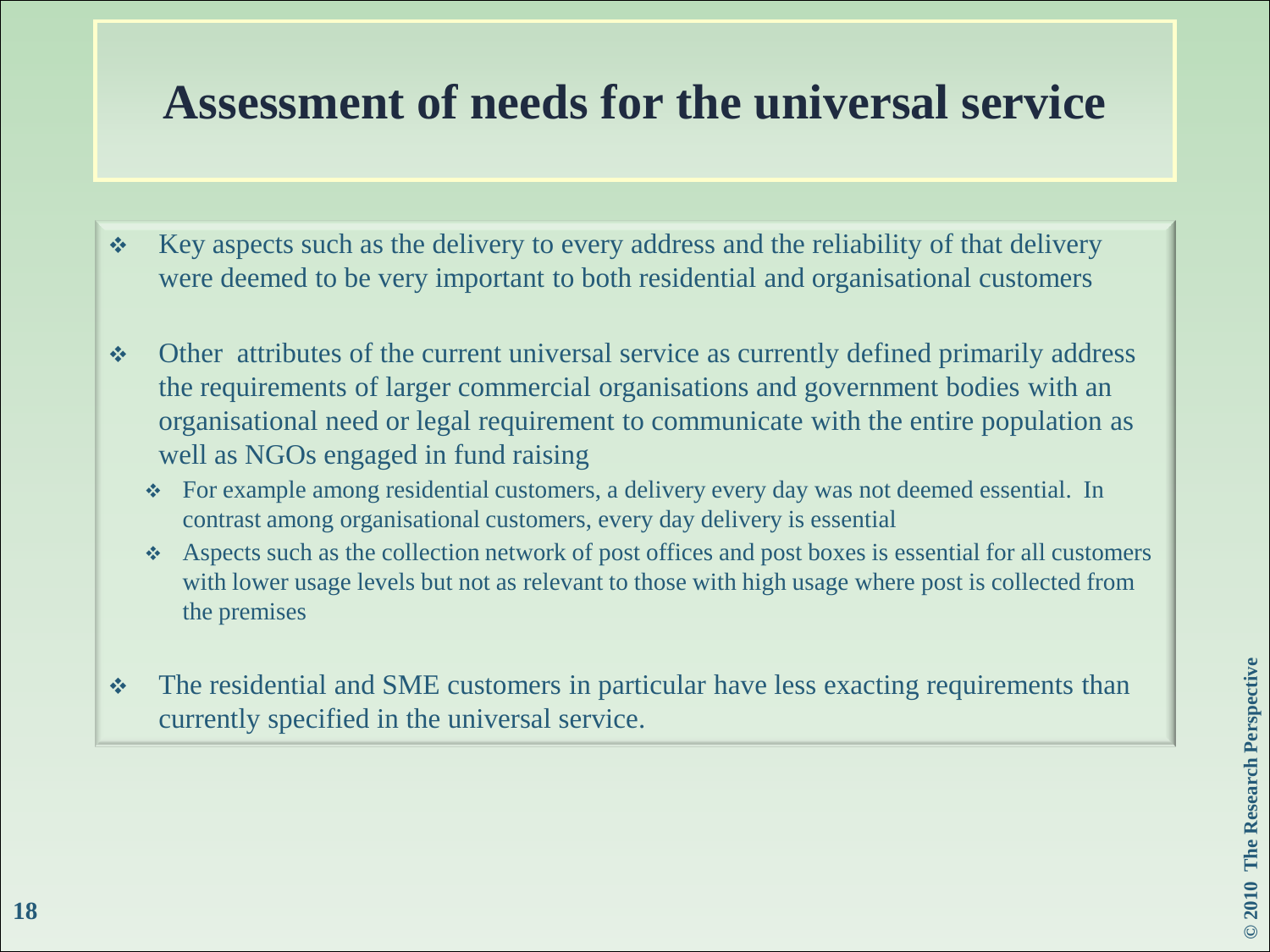#### **The future of postal services: Opportunities for postal service providers**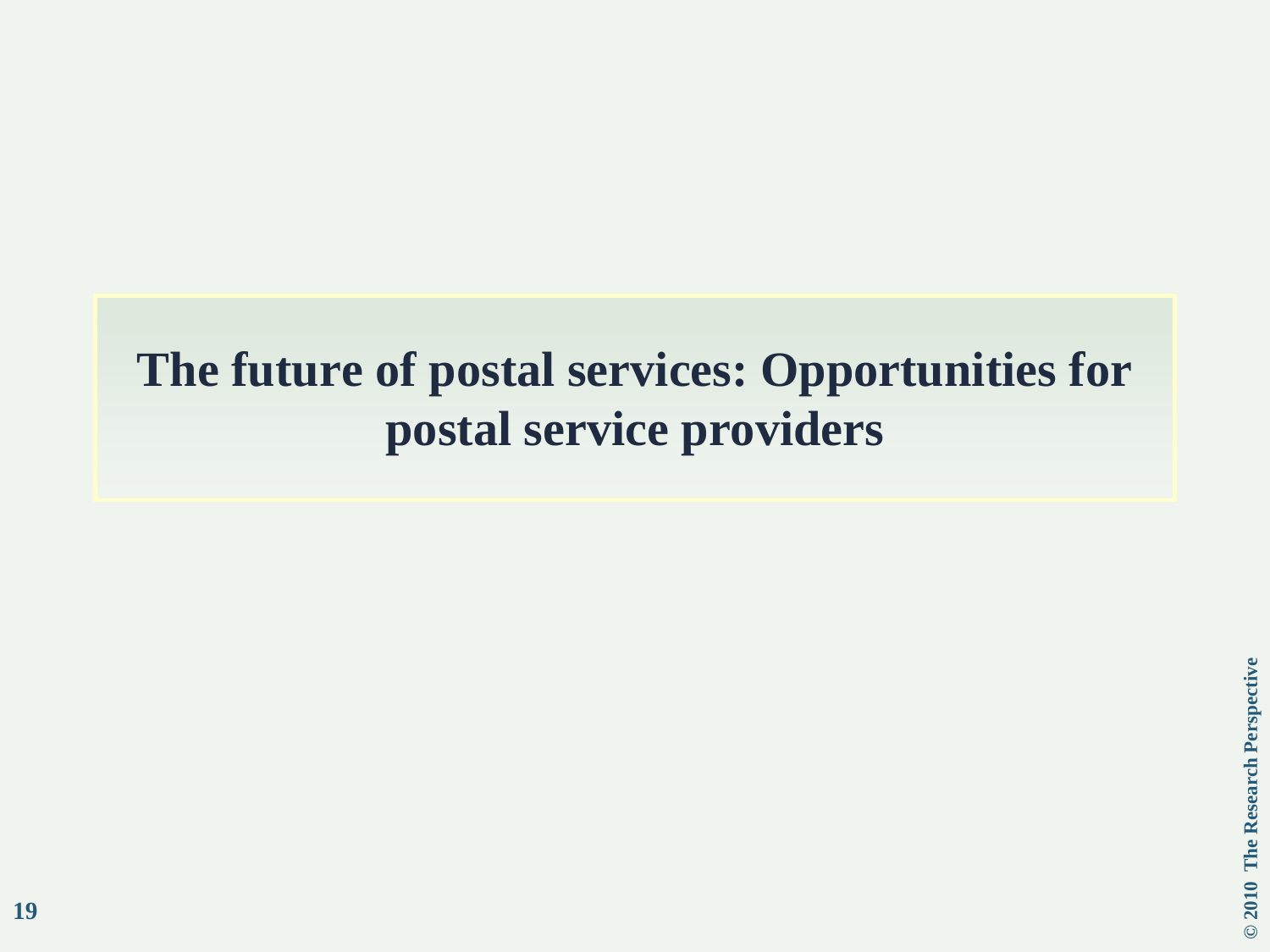# **Opportunities to increase use of postal services among residential and organisational customers**

- Postal service providers must make it easier for both residential customers and more significantly organisations to access the services with measures such as
	- Improved availability of stamps, pre-franked postcards / envelopes, and for organisations improved support for payment either at point of collection or through online services
	- Improving awareness of currently available services and by making it easier to access postal services including.
	- Introduction of dedicated postal service counters within post offices will encourage greater use
- $\cdot$  Increasing the volume of parcel post will require significant innovation in the delivery of parcels to overcome current deficiencies which discourage residential customers from using the service and hence the potential ecommerce.
	- Requires an expansion of the network of locations where undelivered parcels can be collected and improved opening hours.
	- Addressing these issues for residential customers will also unlock the potential of e-commerce to increase volume from both smaller and larger organisations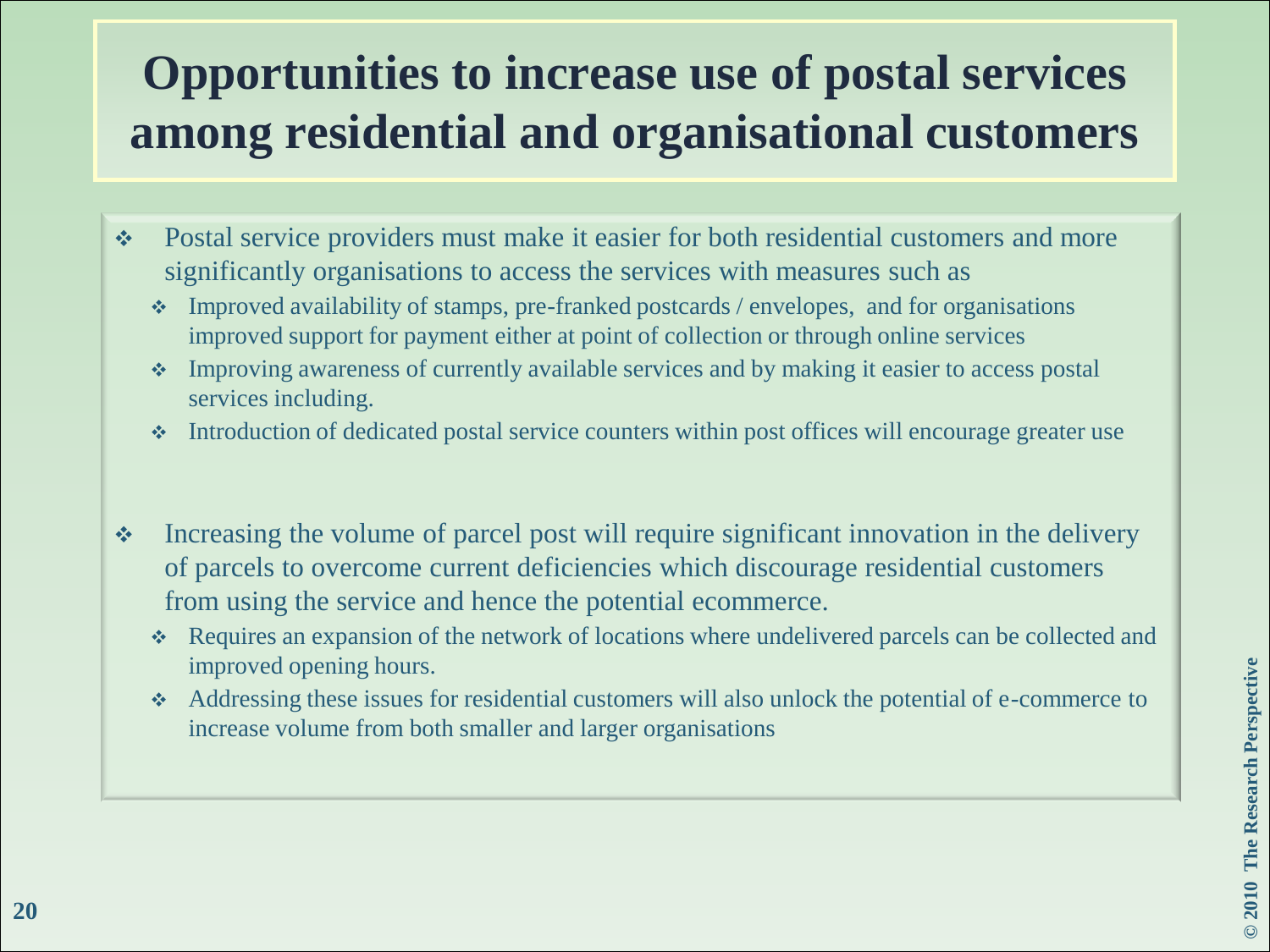# **Opportunities to increase use of postal services among organisational customers**

- Postal service providers could encourage increased usage with innovative business models based on banded usage
	- Current unit based pricing structure dissuades smaller organisations from increasing use of post
	- Fixed or banded pricing models are common with other communications providers and even among some niche postal service providers
- Premium characteristics of postal services will sustain the important role of direct mail among organisations requiring such a service for the foreseeable future.
	- However, postal service providers should recognise that electronic alternatives are attractive to organisations and will encourage additional use of direct mail by providing better integration of electronic and physical direct mail campaigns.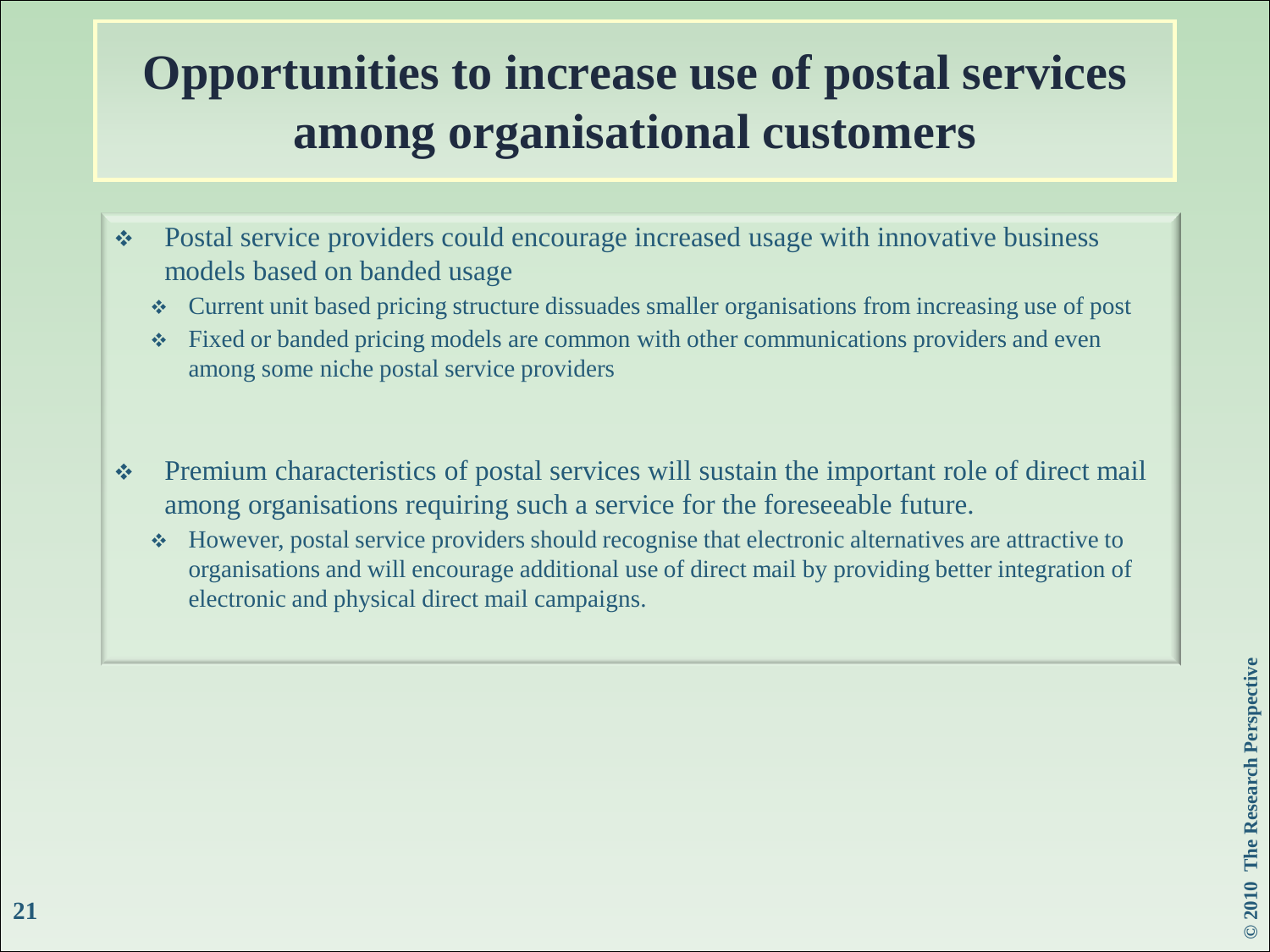#### **Innovation: New technology and postal services**

- \* Research tested interest in novel postal services such as digital mailbox and hybrid mail
	- Customers use the *digital mailbox* to view their mail online. This removes the need for physical delivery of post through a combination of scanning of physical items by the service provider and the capability to integrate electronic mail such as digital copies of bills within the system
	- *Hybrid mail* spans a variety of different propositions within the concept that organisational customers' mail items are electronically transmitted to a third party service provider which prints, envelopes and dispatches them.
- The research found that these mail service innovations in their current format are unlikely to be widely adopted in Ireland among residential or organisational customers.
- \* The research identified an opportunity for innovation: to support organisations which wish to use mixes of postal and non-postal communication plans but struggle to manage the mix efficiently